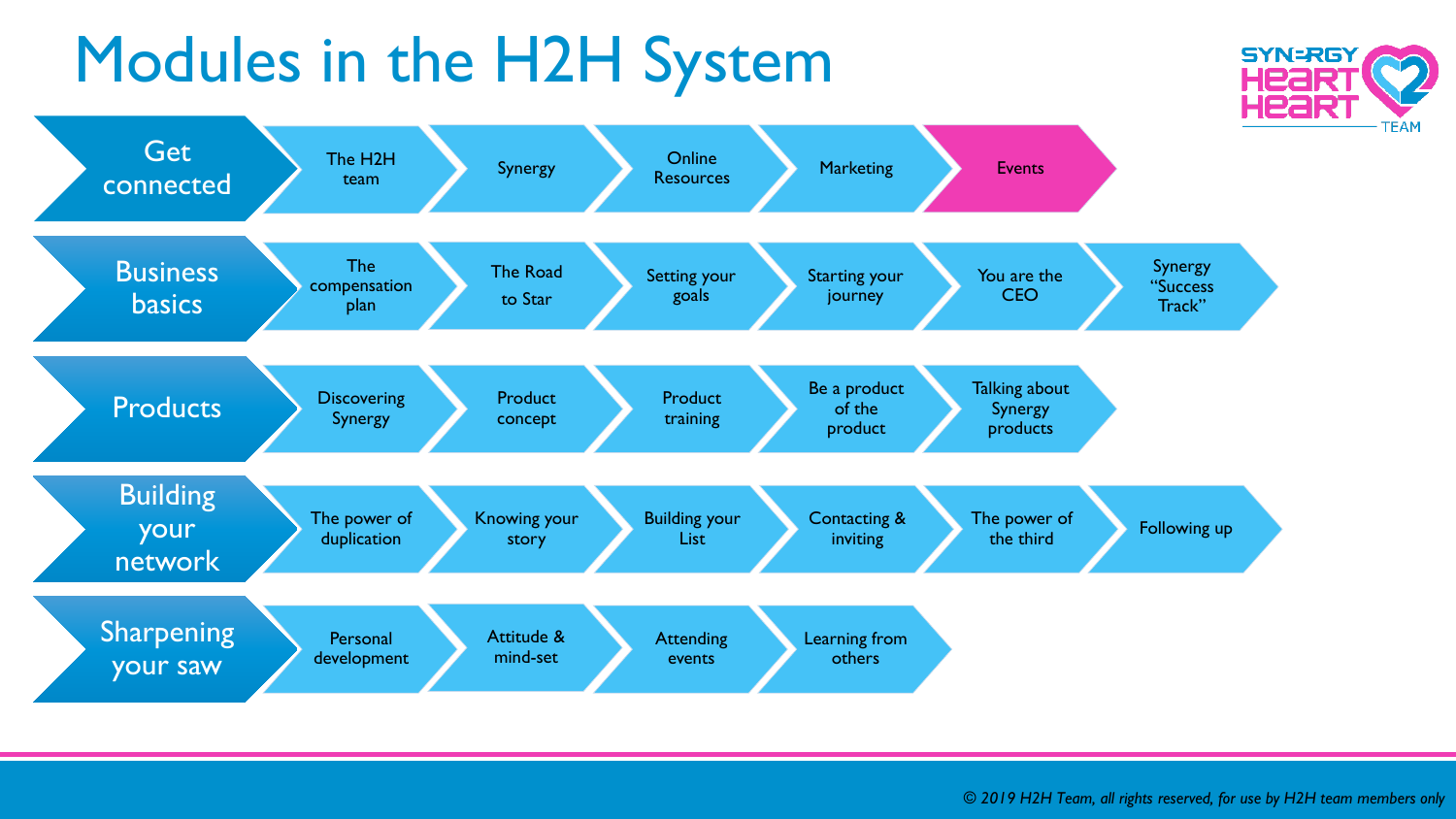## Be Inspired!



To help and inspire you in your Synergy business, there are a number of events – both local and global that you can tap into to help train, motivate and inspire you and your fellow team members. These can be categorised as follows;

- Webinars
- H2H team training
- UK training
- Synergy summits





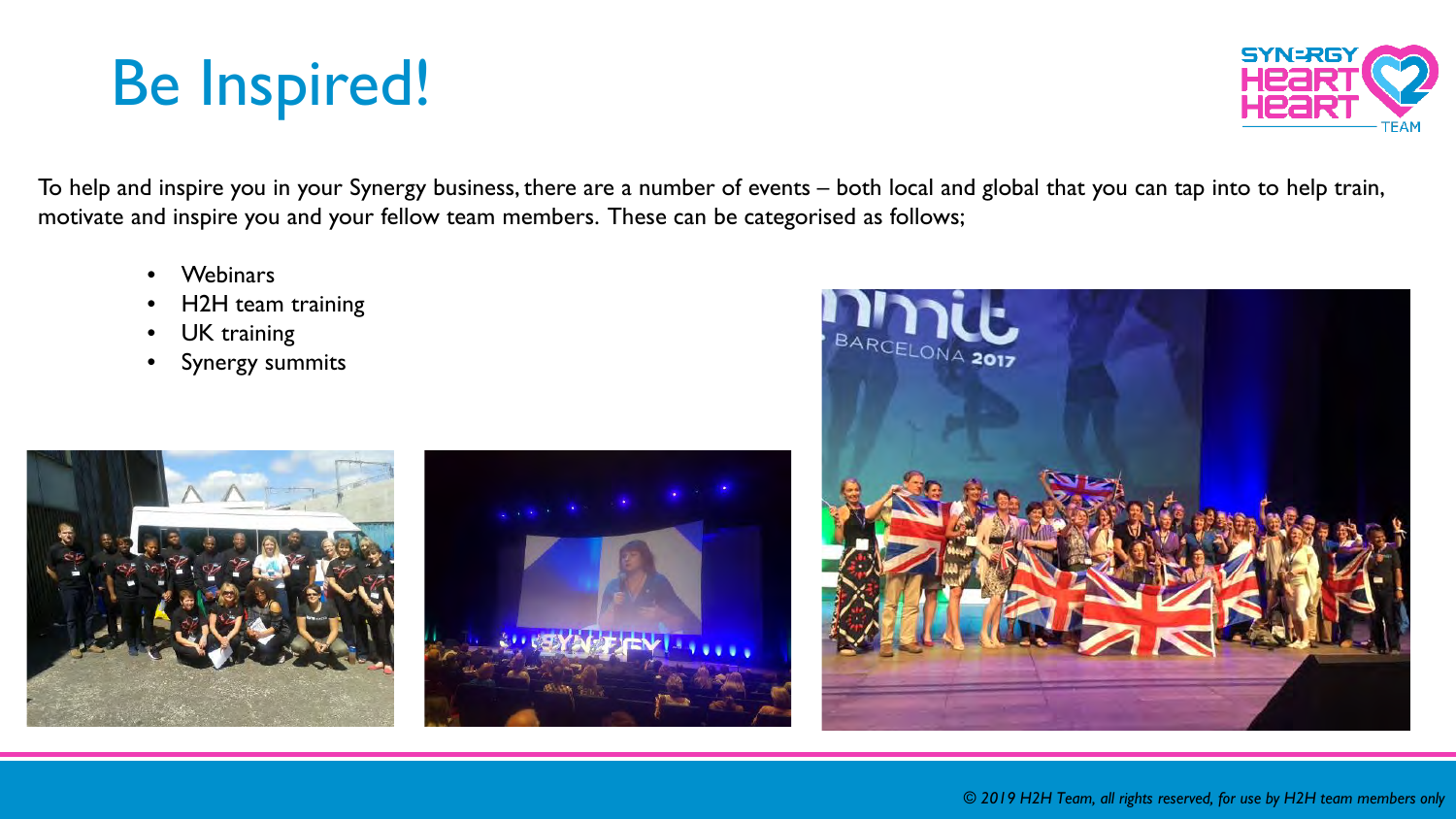#### **Webinars**

Short for **Web**-based sem**inar**, a webinar is a presentation, lecture, workshop or seminar that is transmitted over the Web using video conferencing software. A key feature of a Webinar is its interactive elements and the ability to give, receive and discuss information in real-time.

H2H team members can share audio, documents and applications with webinar attendees. H2H team members use webinars to introduce the business to people who are not geographically close, or to provide training to other team members. While the presenter is speaking they can share desktop applications and documents.

Previous training meetings are often recorded and can be made available to H2H team members unable to attend in real-time.

> Most team members use the free version of Zoom which enables you to have webinar meetings online.

> Speak to your upline for a tutorial of how to use it if you are new to webinars.

> There are a host of excellent recorded webinars in our YouTube channel under the playlists Foundations for Elite Health

<https://www.youtube.com/watch?v=AT5d897Pt1s&list=PLZ8E00JvYYi7FoysMy8Vm7EtrfsDik-ee>





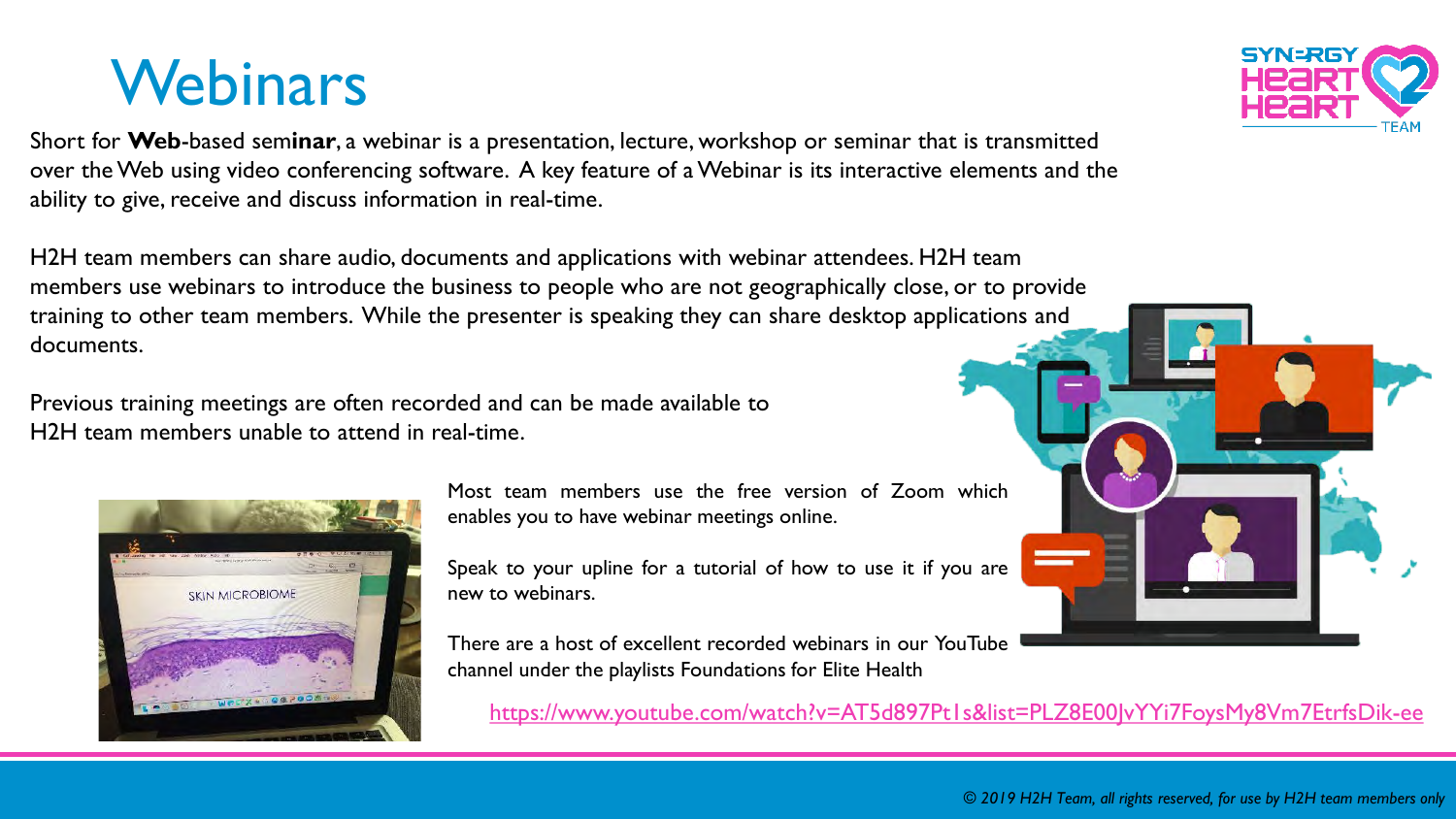

### H2H Team Training

Team training within H2H is designed to be informative, collaborative and fun!



From home based product training – such as Trulum skin care workshops, hotel based seminars with key leaders or business training on key skills – the H2H team is always looking to put sessions together that provide self-development opportunities.

The H2H Path to Freedom Facebook page

<https://www.facebook.com/groups/heart2heartpathtofreedom/?fref=ts>

is the place to find out more about H2H organised training sessions, which are open to any H2H team members. You can find upcoming events in our Events Calendar in this portal.







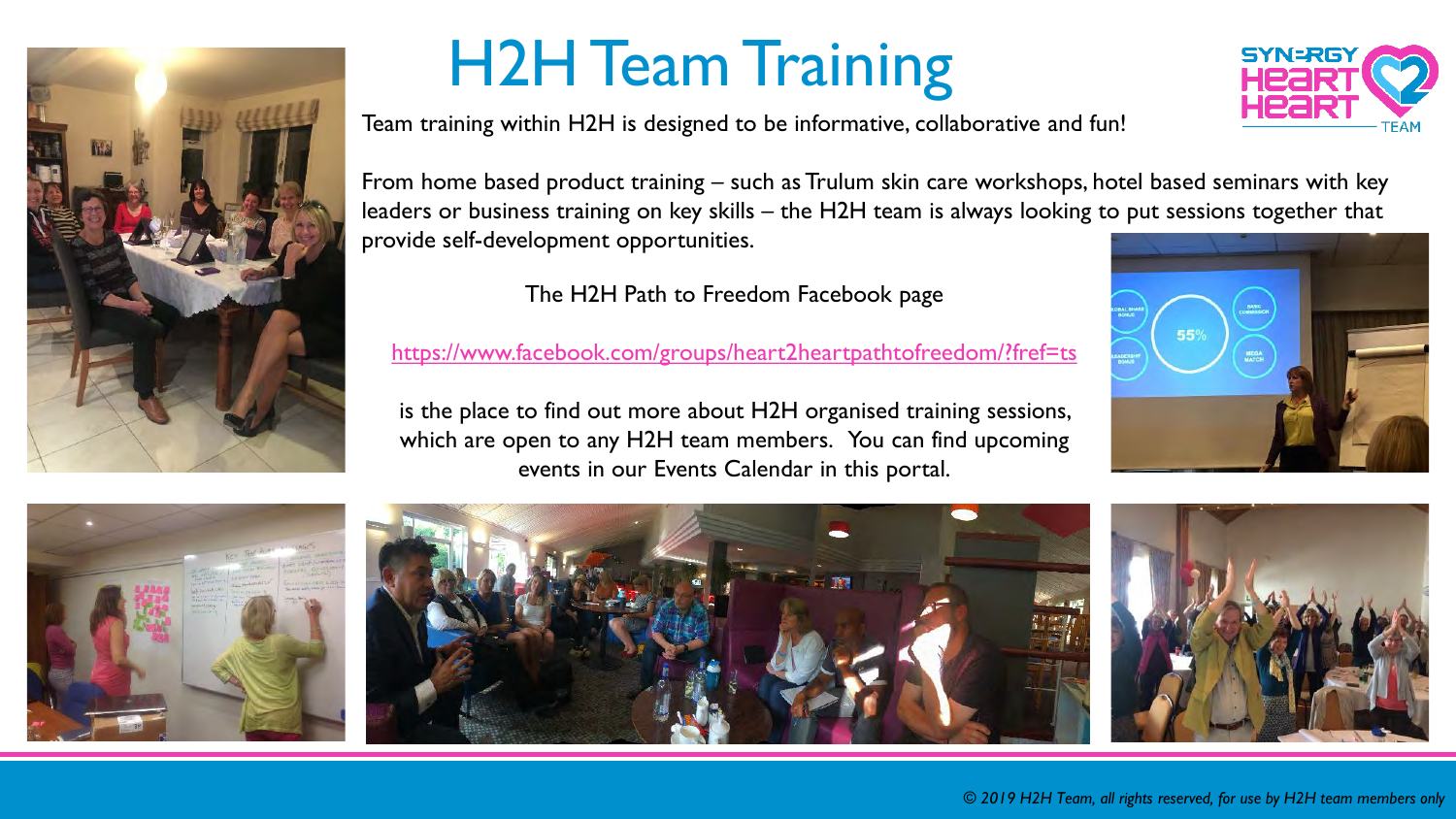# UK Training



The European Advisory Board, comprising of the European General Managers and leading UK distributors organise regular training events that focus on Product Training, Business Development Training and Personal Development Training. These are ideal sessions to bring prospects and new team members to – so they can learn more about the great health benefits of Synergy products and/or learn about the potential for a residual income by becoming a Synergy Distributor.

The Synergy blog<http://ieblog.synergyworldwide.com/> always has the dates and locations of these events, where people can come to learn, hear great product testimonials, network with others and try products, as well as the opportunity to sometimes win prizes!

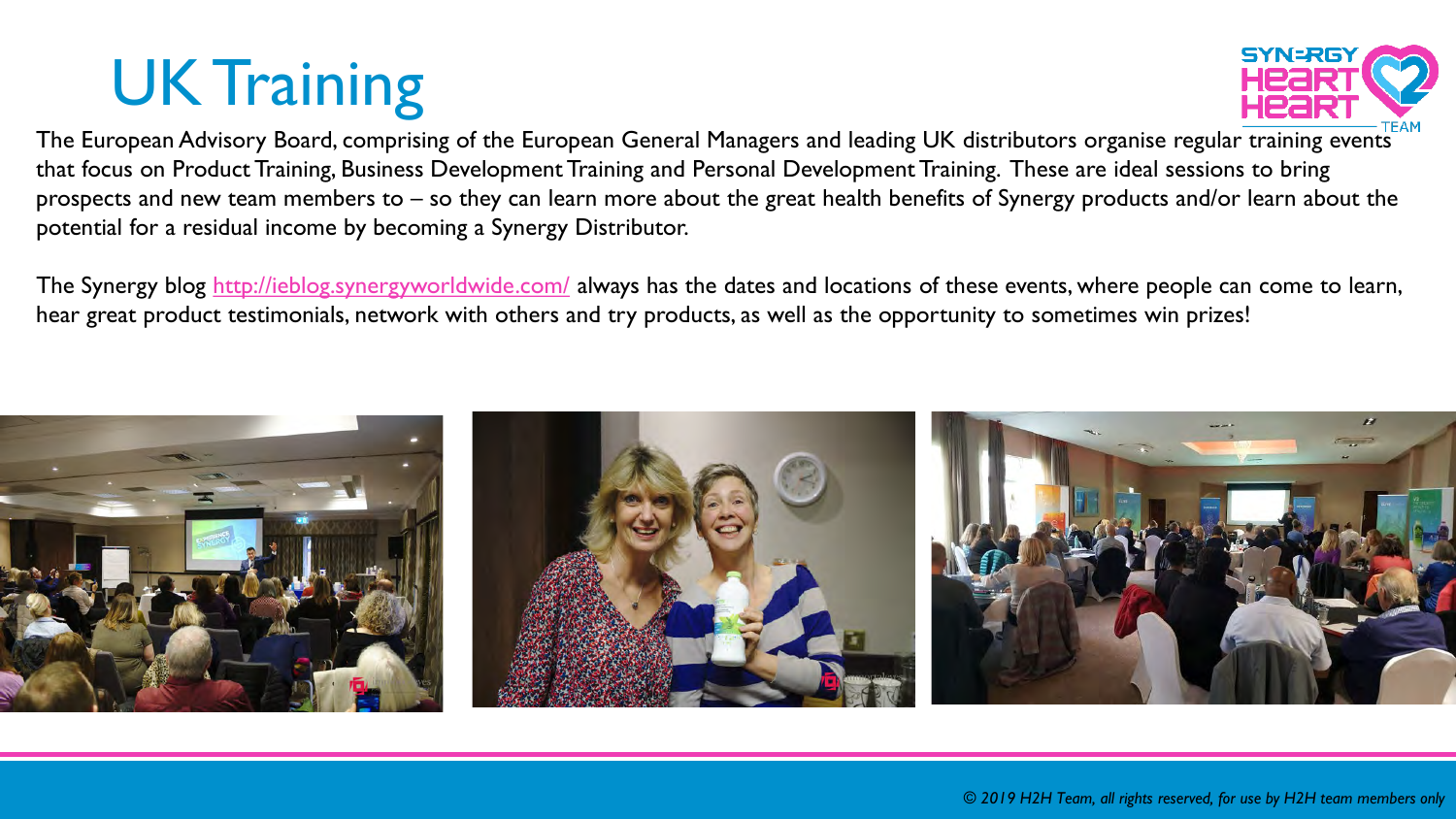# Synergy Summits





People who participate in these events get an important view of the potential Synergy WorldWide has in global markets. Those who participate in events benefit from great motivational and technical trainings. These trainings lead to significant advantages that can boost your business.

Nothing can replace personal participation at these Summits, meeting and talking personally with company leaders and Synergy representatives, asking questions, and diving into successful programs with Synergy's best and brightest—these experiences are invaluable to your business. In a traditional organisation, trainings and event programs of this magnitude would cost thousands, typically such Synergy events are less that  $\angle 100$  to attend – in addition they are a great way to explore exciting cities like Barcelona, Rome, Vienna and others.





Every successful Synergy leader talks about the importance of attending these summits – and bringing your team members with you – this is very true within the H2H team, which typically has the highest UK attendance at such events.